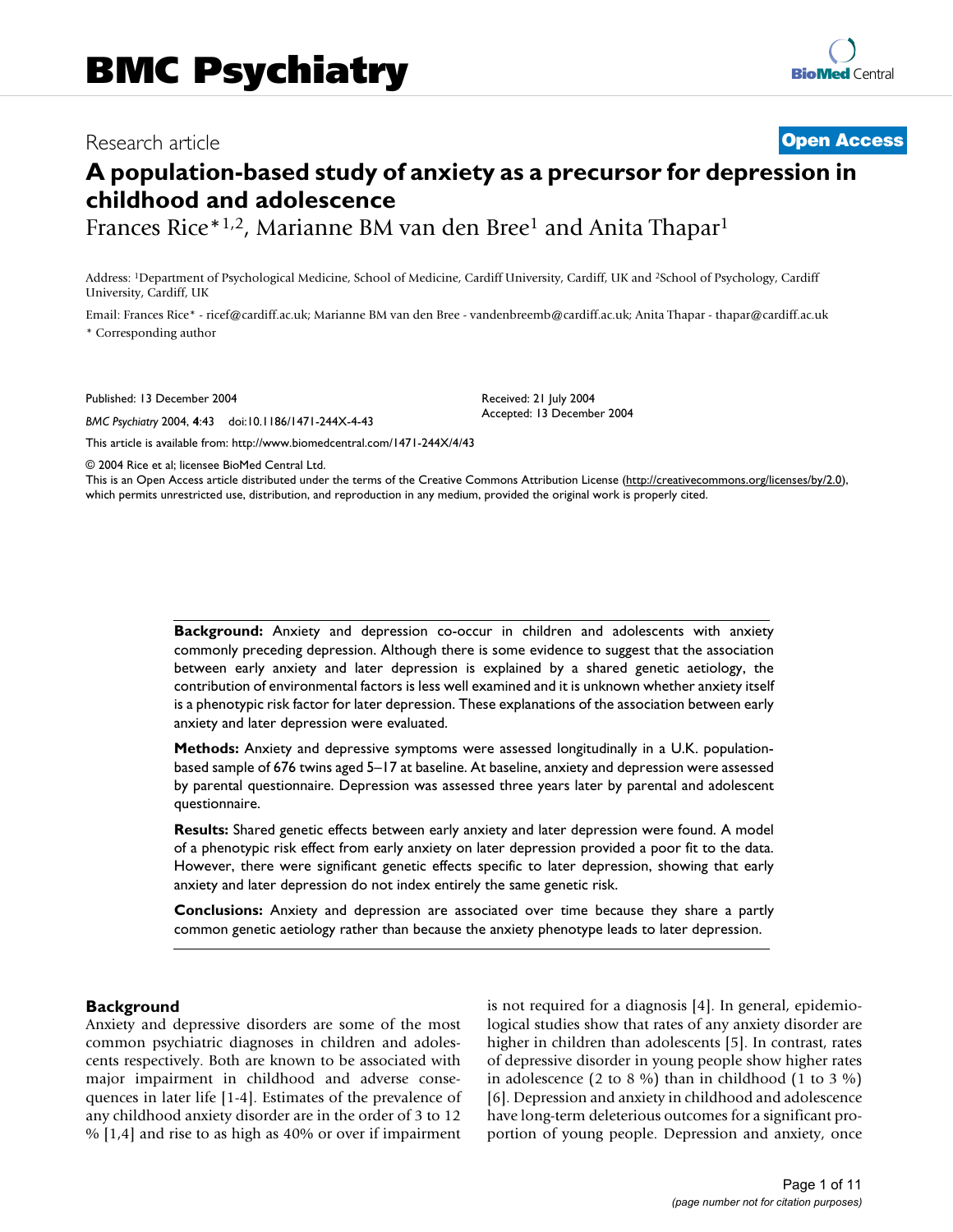experienced in childhood are very likely to recur in adulthood [2,7]. Early onset depressive and anxiety disorders are also associated with substantial social impairment [8]. Even sub-clinical levels of depression in children and adolescents are associated with significant morbidity in the form of psychosocial impairment and service utilisation [9,10]. Furthermore, adolescents identified as having high levels of depressive or anxiety symptoms are significantly more likely to experience depressive disorder in adulthood than adolescents with depression levels within the normal range [11,12]. The observations that sub-clinical symptoms of depression are associated with significant morbidity, and that high levels of depression and anxiety symptoms predict depressive and anxiety disorders add to the evidence that depression and anxiety can be regarded as continua [13-15].

Depression and anxiety co-occur more commonly than would be expected by chance in children and adolescents. This co-occurrence has been identified both in clinical studies of children and adolescents and general population samples that have examined sub-clinical levels of depression and anxiety symptoms [16,17]. More specifically, anxiety symptoms or disorders most often precede depressive symptoms or disorders [18-21]. Moreover, although certain sub-types of anxiety, namely social phobia and panic rarely precede depression [22], individuals with these disorders and depression are very likely to have had a different anxiety disorder that predated the onset of depression [20]. Twin studies provide a means of examining the extent to which the genetic and environmental aetiological factors contributing to two disorders or symptom groups overlap and to what extent they are distinct. Longitudinal data, collected at more than one time point provide a further test, namely, that one set of symptoms or disorder is a risk factor for another. This approach is especially useful in the study of anxiety and depression. Several groups have suggested that anxiety may be a developmental precursor of depression, particularly in young people who are at increased risk of depression due to parental depression [23-25]. Indeed Kovacs & Devlin [17] suggested that children may be biologically 'prepared' to experience symptoms of anxiety rather than depression. The results of other studies are consistent with this proposal. For example, in a sample of depressed children, in those children who had a comorbid anxiety disorder, the anxiety disorder was found to have preceded depressive disorder in two thirds of cases [18]. Similar evidence that anxiety disorders tend to precede depression has been reported in longitudinal epidemiological [19,21,26] and clinical studies [20]. Indeed, a recently convened National Institute for Mental Health (NIMH) workgroup recommended research into childhood anxiety as a known precursor of depression as a priority [27]. Despite clear indications that anxiety and depression in childhood and adolescence are associated, it remains unclear as to how the transition from anxiety to depression is mediated over time. Possible factors include aetiological factors in common – these may be 1) genetic or 2) psycho-social risk factors, or 3) a direct risk effect of anxiety leading to later depression.

Cross-sectional twin studies of children [28,29] and adults [30] and one longitudinal twin study of girls [31] have shown that to a large extent, the overlap between anxiety and depression is due to a common set of genes that influence both depression and anxiety. However, shared environmental factors have also been shown to be important sources of covariation between anxiety and depression symptoms for children but not adults [28,31] which suggests the importance of shared psycho-social risk factors for anxiety and depression. Nevertheless, two out of these three twin studies were based on cross-sectional data and were therefore not able to determine the genetic and environmental associations between anxiety and depression over time. Furthermore, despite the importance of understanding why anxiety tends to precede depression, [27] no twin study of children and adolescents has yet specifically tested the hypothesis that anxiety is a phenotypic risk factor for depression. The present study also adds to the existing literature in that data on depression symptoms from different raters (mother and child) are available, thus allowing associations to be examined with data from different informants.

In the present study, we set out to examine two hypotheses that may explain the observed associations between early anxiety and later depression.

1. Early anxiety symptoms and later depression symptoms are associated because of shared risk factors.

2. The association between anxiety symptoms and later depression symptoms is mediated by a risk effect of the phenotype of anxiety.

## **Method**

#### *Participants*

Families from a systematically ascertained, populationbased register of all twin births between 1980 and 1991 in South Wales, U.K. were invited to participate. This register forms a sub-sample of the Cardiff Study of All-Wales and North West of England Twins (CASTANET). Twins who had emigrated were excluded, as were cases in which one of the twins had died or had a serious illness. At the first wave of data collection in 1997, there were a total of 1109 pairs of twins aged 5–17 years although not all of these individuals were eligible to participate at both time points (see below). Data were collected by postal questionnaire. Families received three reminders and telephone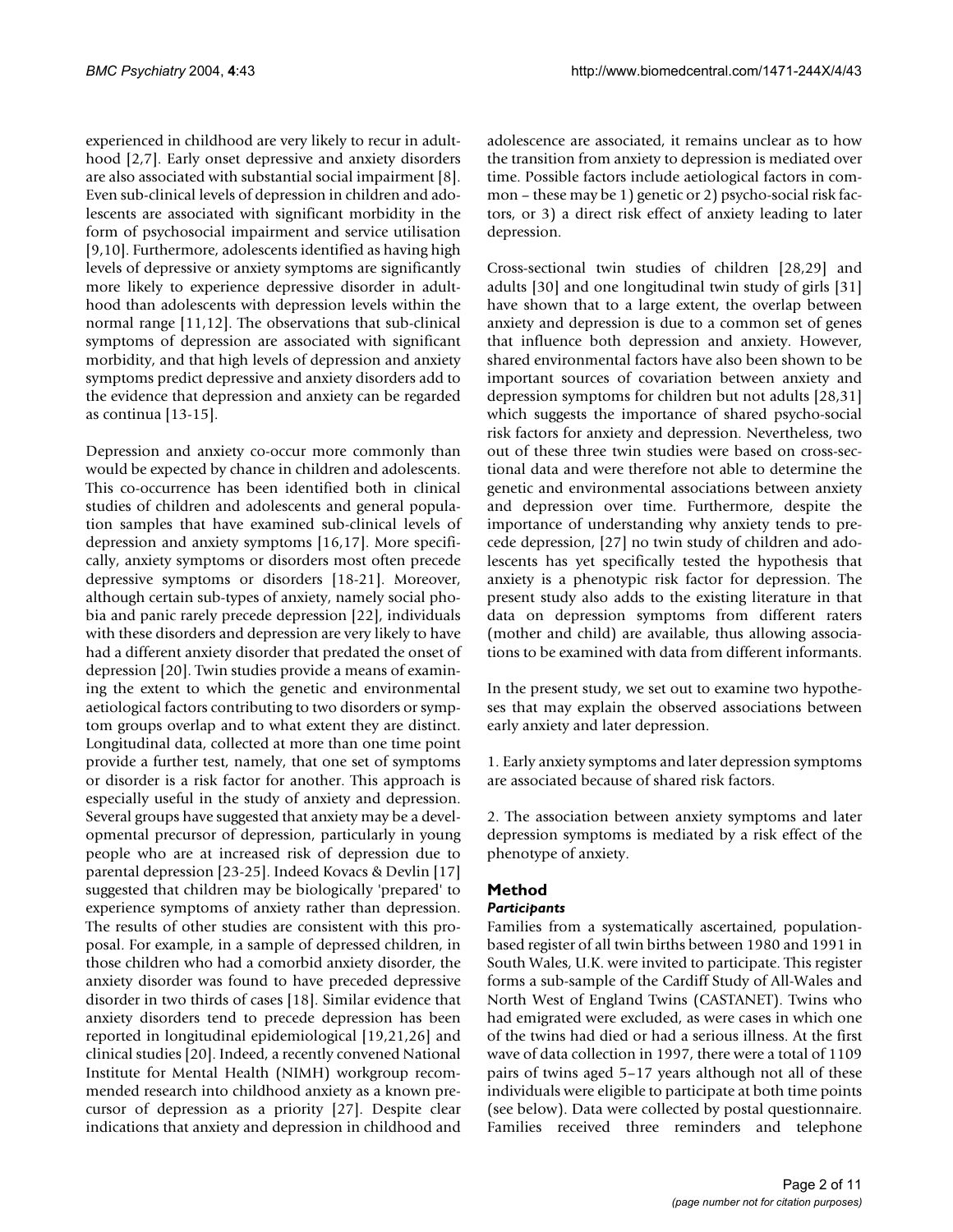reminders when numbers could be traced. The same methods were used three years later to collect longitudinal data except that families received four reminders. To be invited to participate in the follow-up study, we required that the twins were living together in the same home and were under the age of 18 years. Twins were required to live in the same home in order to minimise heterogeneity of environmental risk factors that can impact on genetic and environmental parameter estimates. The focus of the follow-up study was childhood psychopathology and for that reason young people aged 18 and over were not included. At time 1, there were 986 twin pairs who were within the age range of the study at both time points.

In the first wave of the study (1997; time 1), 670 families provided questionnaire responses giving a response rate of 61%. Comparison of responders and non-responders using Townsend Scores [32] which index the level of deprivation of an electoral area revealed no significant sociodemographic differences between the two groups at time 1 (t = .373, p = 0.709). Families with children aged  $8-17$ were re-contacted in 2000 (time 2). Of the 670 families who replied at time one, 85 had moved away, there were 8 new contraindications and there were 123 children who were out of the age range of the study and did not live in the same home. This left a total of 454 families who were eligible at time 2.

Of these, 338 families replied, giving a total response rate of 75%. There were no significant socio-demographic differences between responders and non-responders at time 2 (t = 1.71,  $p = 0.09$ ). Zygosity was assigned using a twin similarity questionnaire which has been shown to be over 90% accurate in distinguishing identical (monozygotic; MZ) from fraternal (dizygotic; DZ) twins [33]. There were 198 MZ girls (99 pairs), 134 MZ boys, 128 DZ girls, 116 DZ boys, 270 opposite sex DZ twins.

## *Measures*

At time 1, parents were asked to complete the Children's Revised Manifest Anxiety Scale [34] which assesses symptoms over the past three months. It has previously been found to be a reliable and valid instrument [35] (Cronbach's α = .8662 twin 1, α = .8708 twin 2). Parents also completed the general functioning scale of the McMasters Family Assessment Device (FAD) [36]. At both time points, parents completed the short version of the Mood and Feelings Questionnaire (MFQ) [37]. At the second wave children aged 11 or above also completed the MFQ. The MFQ is based on DSM-III-R symptoms of depression and has been successfully used as a screening questionnaire for clinical depression in community populations [38]  $(\alpha = .9231 \text{ twin } 1, \alpha = 9320 \text{ twin } 2)$ .

## *Analysis*

## *Descriptive statistics*

For descriptive statistics, (correlations and mean comparisons), the survey commands in the program STATA [39] were used. These commands take into account the clustering of the data from twin pairs (i.e. each twin pair provides two data points) by likening the twin data to a twostage cluster design with the twin pairs as the primary sampling unit. Since reliability coefficients can not be calculated using these commands these were presented for first and second-born twins separately.

## *Univariate*

Analysing data from twins provides a means of estimating the relative contribution of genetic and environmental effects on individual variation in behaviour. In the basic (ACE) model, variation can arise from three sources: 1) additive genetic effects (A); 2) common environmental effects (C); 3) unique environmental effects (E). Common environmental effects are non-genetic factors that serve to make twins more similar to one another while unique environmental effects are non-genetic factors that uniquely influence one individual within a twin pair and tend to make the individuals in a twin pair different from each other. Model fitting was carried out using the programs Mx [41] and LISREL [42] and continuous measures of anxiety and depressive symptoms were analysed. The significance of the A, C and E parameters can be tested by dropping them from the model and comparing the fit of the reduced model to that of the full model using the  $\chi^2$ critical value for the number of degrees of freedom gained in the reduced model.

## *Bivariate*

Bivariate analysis allows the covariance of two traits to be partitioned into covariance that is due to additive genetic factors, common environmental factors and unique environmental factors. The covariance parameters for the Cholesky model presented (see figure 1) include those factors in trait 1 (anxiety) that also influence trait 2 (depression). A bivariate model in which anxiety symptoms at time 1 precede depressive symptoms at time 2 was fitted consistent with clinical and epidemiological data showing that anxiety precedes depression more often than vice versa. In addition, a 3 variable model that included anxiety and depressive symptoms at time 1 and depressive symptoms at time 2 was fitted. This model estimated the genetic and environmental associations between anxiety at time 1 and depression at time 2 when the effects of concurrent depression were included. A causal model was then fitted (see figure 2). Comparing the fit of this causal model to that of the general bivariate (Cholesky) model allows two competing explanations of the association between anxiety (time 1) and depression (time 2) to be tested: 1) the association of anxiety and depression is due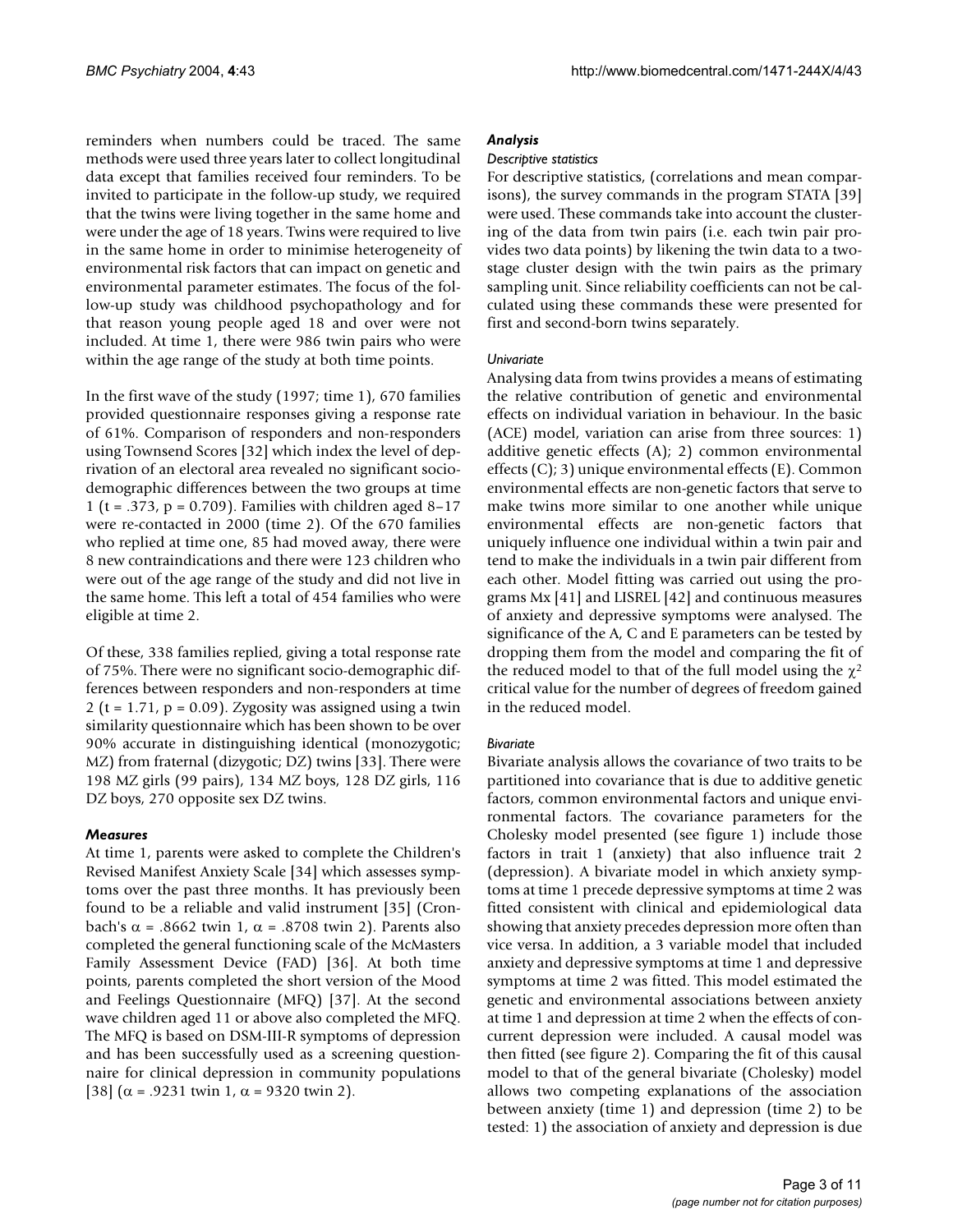

#### **Figure 1**

Bivariate Cholesky decomposition of anxiety at time 1 and depression at time 2. Aanx genetic influences on anxiety Canx common environmental influences on anxiety Eanx non shared environmental influences on anxiety Ac genetic influences on anxiety that also influence depression Cc common environmental influences on anxiety that also influence depression Ec non shared environmental influences on anxiety that also influence depression Adep genetic influences specific to depression Cdep common environmental influences specific to depression Edep non shared environmental influences specific to depression

to genetic and /or environmental risk factors common to both anxiety and depression: 2) the association is due to a risk effect of the phenotype of early anxiety on later depression. A unidirectional causal model from anxiety to depression was fitted given that the data presented are longitudinal. Although the reliabilities of the anxiety and depression scales were good and comparable, a causal model that included residual error was included in line with the suggestion of Neale & Cardon [43]. This was fitted since in direction of causation models it cannot be assumed that measurement error will be confounded with non-shared environmental effects [44]. Fitting this type of model does not constrain measurement error to be transmitted phenotypically and thus is likely to provide more realistic parameter estimates than a casual model without residual error terms.

## *Sex effects*

Univariate analyses were performed to test for both quantitative and qualitative sex differences. Quantitative sex differences, are tested by estimating the size of parameter estimates for the genders ('the common effects sex limitation model'). Qualitative sex differences test whether the set of genes influencing the phenotype differs by gender i.e. different genes ('the general effects sex limitation model'), this is done by estimating the genetic correlation for opposite sex DZ pairs and comparing the fit of this model to one that constrained the genetic correlation to 0.5. In addition, a bivariate sex limitation model was tested [45]. This model estimates whether the covariation between anxiety and depression is different for boys and girls. All analyses reported were based on the five twin groups (MZ male, MZ female, DZ male, DZ female, DZ opposite sex).

#### **Results**

#### *Descriptive statistics*

There were no significant mean differences on anxiety or depressive symptoms by gender ( $t = -0.047$ ,  $p = 0.962$ ;  $t = -1$ 1.628, p = .104). Age was not associated with anxiety or depressive symptoms ( $r = .014$ ,  $p = .707$ ;  $r = .082$ ,  $p =$ .078). The mean age of children at time 1 was 10.58, range 5.58–17.83, and at time 2, was, 12.64, range 8.75–17.25. Symptoms of early anxiety and later depression were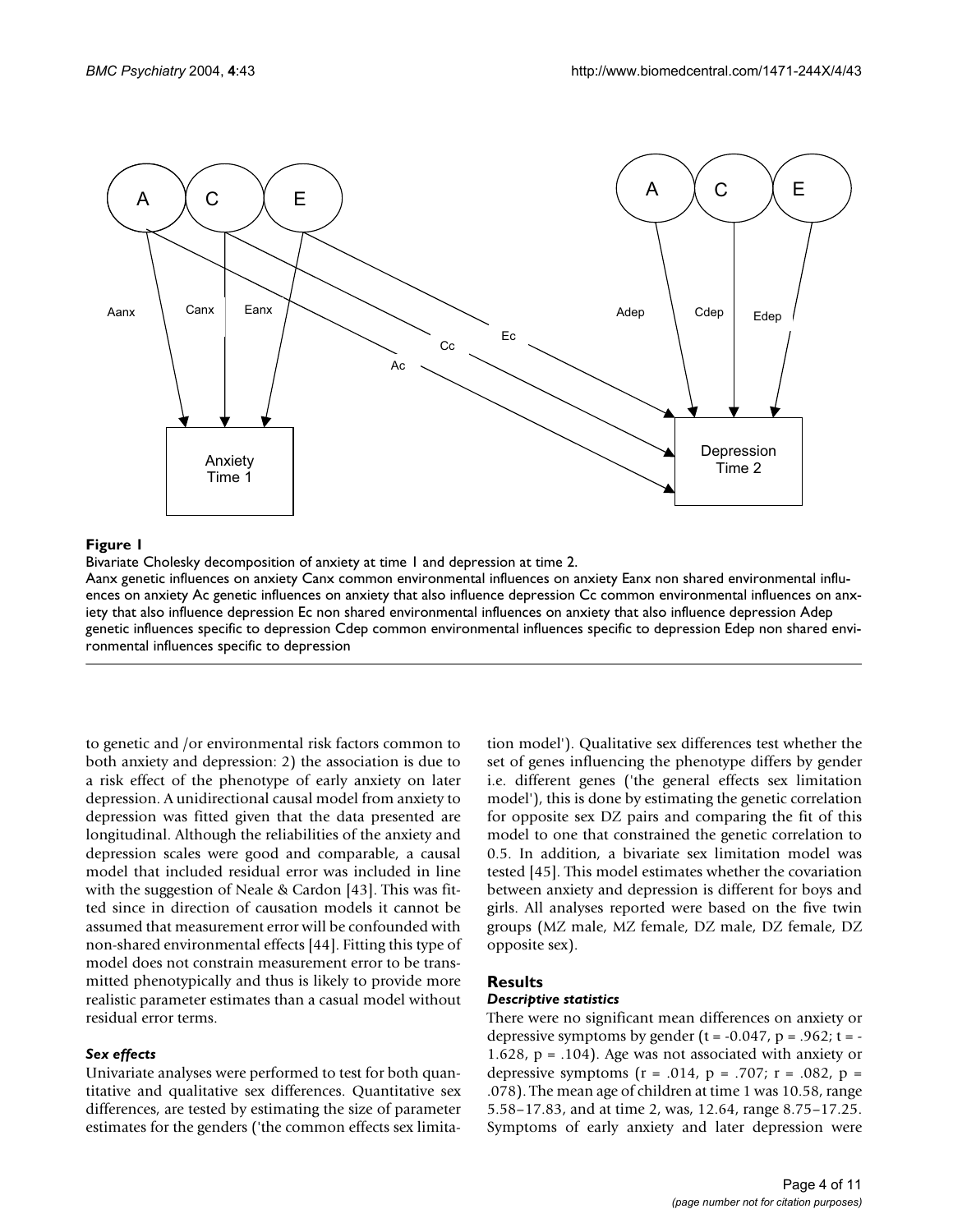

#### Figure 2

Unidirectional causal model from anxiety at time 1 to depression at time 2 Aanx genetic influences on anxiety Canx common environmental influences on anxiety Eanx non shared environmental influences on anxiety Adep genetic influences specific to depression Cdep common environmental influences specific to depression Edep non shared environmental influences specific to depression

strongly correlated (parent-rated symptoms r = .479. The correlation was slightly lower for symptoms across rater (parent rated anxiety and adolescent rated depression), r = .335.

#### *Sex effects*

For anxiety, univariate analysis of parent-rated data showed no significant gender differences in the magnitude of genetic parameter estimates ( $Δ$   $χ$ <sup>2</sup> = 1.505,  $Δ$  df = 3), nor were there qualitative genetic differences ( $\Delta \chi^2 = 0$ ,  $\Delta$  df = 1). For depression, univariate models for parentrated and self-rated scores indicated no significant gender effects for the magnitude of genetic effects (parent rated, ∆  $\chi^2$  = 2.679,  $\Delta$  df = 3; self-rated,  $\Delta \chi^2$  = 0.586,  $\Delta$  df = 3) nor qualitative gender differences (parent rated,  $\Delta \chi^2 = 0$ ,  $\Delta$  df = 1; self-rated,  $\Delta \chi^2$  = 0,  $\Delta$  df = 1). Finally, for parent rated symptoms, results from the bivariate sex limitation Cholesky model showed no significant gender differences in the covariation between anxiety and depression in that the genetic and environmental covariation could be equated across the genders with no significant deterioration in fit (parent-rated,  $\Delta \chi^2$  = 0.445,  $\Delta$  df = 3). However, for self-rated symptoms, one parameter, i.e., the nonshared environmental covariation parameter, could not

be equated across the genders ( $\Delta \chi^2$  = 6.107,  $\Delta$  df = 1). Estimates from this model for boys were; Aanx = 50, Canx = 17, Eanx = 32, Ac = 10, Cc = 47, Ec = -11, Adep = 9, Cdep  $= 5$ , Edep  $= 40$ ; and for girls were; Aanx  $= 47$ , Canx  $= 22$ , Eanx =  $30$ , Ac =  $12$ , Cc =  $13$ , Ec =  $8$ , Adep =  $30$ , Cdep =  $12$ , Edep = 24;  $\chi^2$  = 30.93, df = 32, AIC = -33.07). These results are presented in addition to those for the combined sample (see table [1\)](#page-5-0).

#### *Bivariate analysis*

Table [1](#page-5-0) shows results from bivariate analyses of anxiety and depression. Both the genetic covariation (Ac) between anxiety and depression as well as the common environmental covariation (Cc) were significant, while unique environmental covariation (Ec) was negligible. However, despite significant covariation, there were also significant genetic (Adep) and unique environmental effects (Edep) specific to later depression. Thus, although significant genetic covariation between anxiety and depression was observed, the genetic effects on depression were not entirely mediated through genetic effects that were common with anxiety. This illustrates that the genetic covariation between anxiety and depression over time is not complete. Moreover, this observed genetic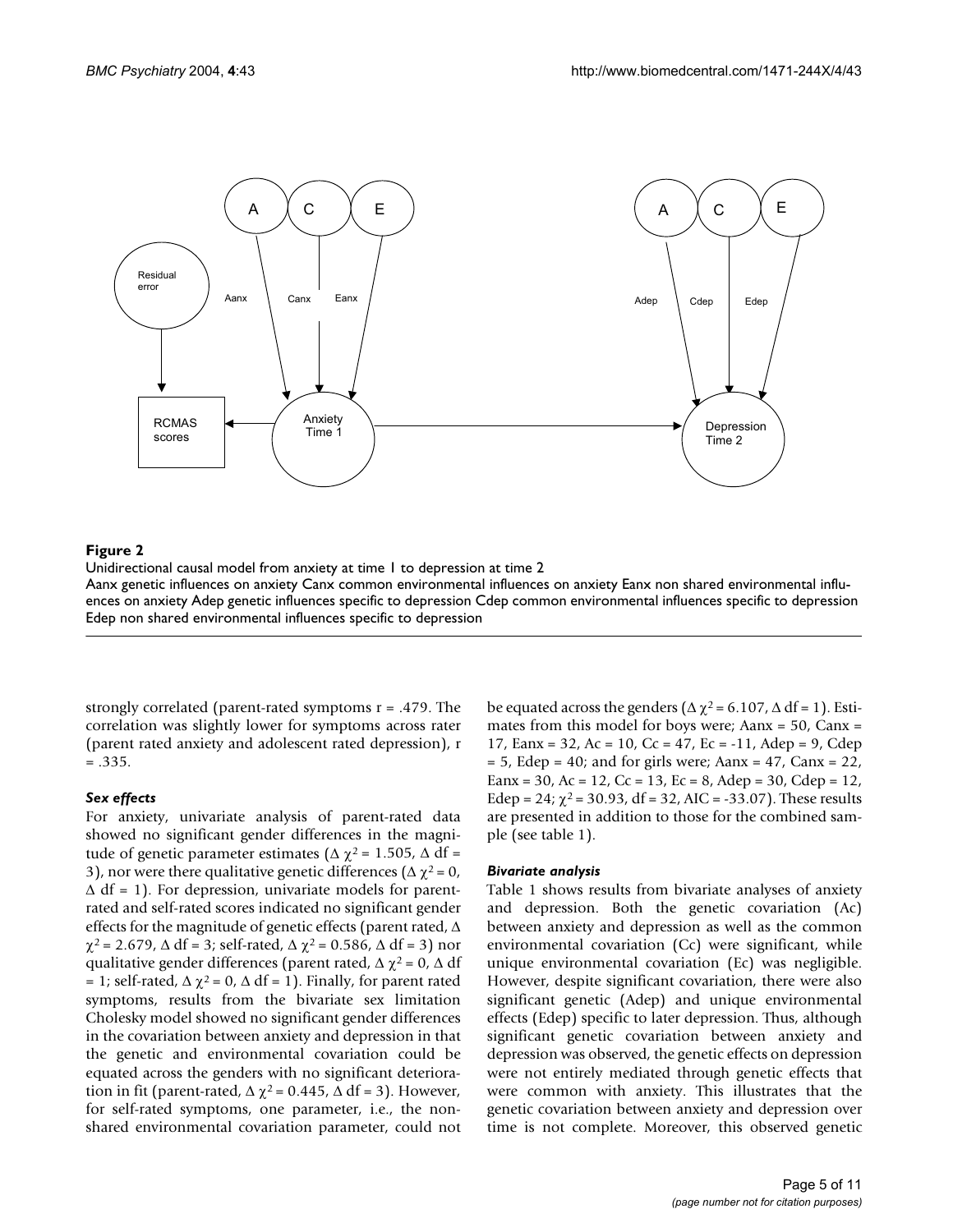<span id="page-5-0"></span>**Table 1: Bivariate model fitting for time 1 anxiety and time 2 depression**

| Rater                                                                                                       | Aanx   | Canx   | Eanx    | Ac                   | Cc        | Ec                 | Adep  | Cdep    | Edep    | $\chi^2$           | <b>AIC</b> |
|-------------------------------------------------------------------------------------------------------------|--------|--------|---------|----------------------|-----------|--------------------|-------|---------|---------|--------------------|------------|
| Parent rated total sample<br>$NMZ = 138$<br>$NDZ = 210$                                                     | 46***  | 24***  | 30***   | 3<br>$*$             | 36<br>$*$ | 2<br>ns            | $24*$ | 0<br>ns | 26***   | 15.36<br>$df = 11$ | $-6.64$    |
| Parent rated – adolescents only<br>$(8-14$ at time 1 and $11-17$ at time<br>2)<br>$NMZ = 90$<br>$NDZ = 136$ | 46***  | $23**$ | $31***$ | $\mathbf{1}$<br>$*$  | 34<br>$*$ | 4<br>ns            | $25*$ | 0<br>ns | 25***   | 15.02<br>$df = 11$ | $-6.98$    |
| Parent rated anxiety time 1 and<br>self rated depression time 2<br>$NMZ = 92$<br>$NDZ = 128$                | 53 *** | 15 ns  | $32***$ | $\overline{13}$<br>* | 17<br>ns  | $\mathbf{2}$<br>ns | 36**  | 0<br>ns | $31***$ | 5.80<br>$df = 11$  | $-16.20$   |

Ns = non significant

 $*$  p = .05

 $** p = .01$ 

\*\*\*  $p = .001$ 

Aanx genetic influences on anxiety

Canx common environmental influences on anxiety

Eanx non shared environmental influences on anxiety

Ac genetic influences on anxiety that also influence depression

Cc common environmental influences on anxiety that also influence depression

Ec non shared environmental influences on anxiety that also influence depression

Adep genetic influences specific to depression

Cdep common environmental influences specific to depression

Edep non shared environmental influences specific to depression

NMZ = number of MZ twin pairs

NDZ = number of DZ twin pairs

Parameter estimates equated to sum 100 in direction of arrows on each trait (anxiety time 1 & depression time 2)

covariation does not appear to derive from the association of early depression with later depression in that the genetic covariation between anxiety and later depression remained significant when early depressive symptoms were included in the model (see figure 3). Figure 3 shows that there is a significant genetic path linking early anxiety and later depression (Ac  $_{\text{(anx1 dep2)}} = 11$ , p = .001).

It has been shown that the aetiology of depression varies significantly according to age, with greater common environmental effects in children aged 8–10 than in adolescents aged 11–17 [28,46,47]. The three year follow-up period of the study meant that we were unable to analyse children's and adolescent's symptoms separately. However, given previous findings of age effects, we carried out analyses including only those twins who were 'adolescents', that is, aged 11 or over at the second time point with the expectation that the common environmental covariation path (Cc) might decrease. Nonetheless, a significant common environmental component of variance remained.

## *Family functioning and rater effects*

Following this finding of significant common environmental covariation the nature of this latent factor was further examined. Information on a potential common environmental variable, general family functioning (all twins lived in the parental home) was available. Family functioning was correlated with anxiety symptoms at time 1 ( $r = .210$ ,  $p = .001$ ). Bivariate analyses controlling for family functioning are shown in table [2](#page-7-0) and it can be seen that this exerted only a slight effect on the estimate of common environmental covariation (drop of Cc from .36 to .31). However, associations between anxiety and depression symptoms could be due to the fact that a single informant (parents) rated their children's anxiety and depression symptoms at both time points. In bivariate analyses, similarities between variables that are due to shared rater effects will be partitioned into the common environmental component of covariance. A distinction should be made here between shared rater effects and rater bias. Rater biases that result in common environmental effects arise when a proxy informant, usually a parent rates a pair of twins as more similar than more objective measures would find them. This sort of rater bias results in deflated MZ phenotypic variance compared to DZ variance [43]. This pattern of variance has not been observed in this sample (anxiety DZ standard error = .035, MZ standard error = .048, t = 1.89,  $p = .06$ ; depression DZ standard error = .056, MZ standard error = .067, t = .514,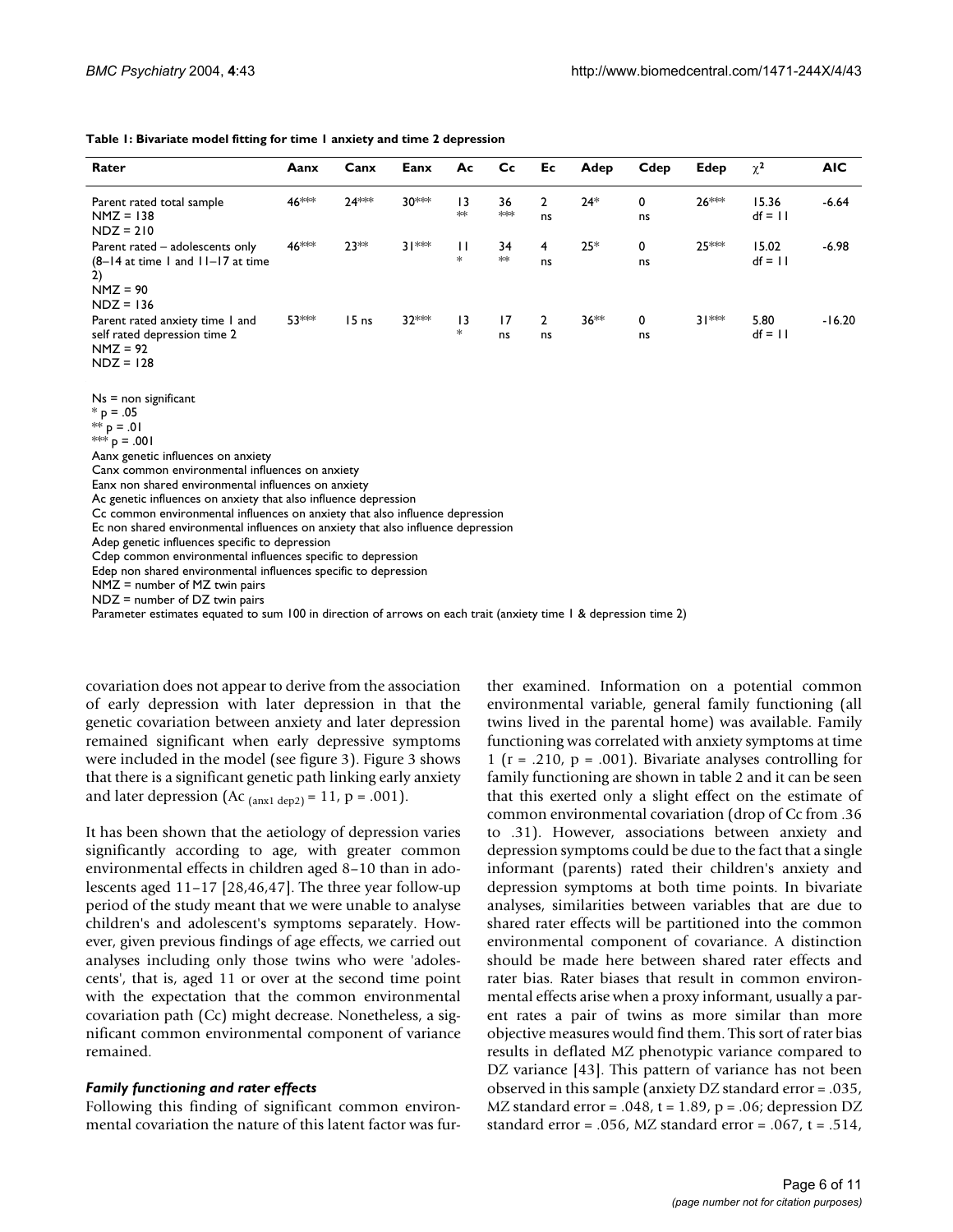

#### Trivariate Cholesky decomposition of **Figure 3** anxiety at time 1, depression at time 1 and depression at time 2

Trivariate Cholesky decomposition of anxiety at time 1, depression at time 1 and depression at time 2  $\chi^2$  = 39.74, df = 24, AIC = -8.26 Ns = non significant \* p = .05 \*\* p = .01 \*\* p = .001 Parameter estimates equated to sum 100 in direction of arrows on each trait (anxiety time 1, depression time 1 & depression time 2)

p =.608), in fact the MZ variance is greater than the DZ variance. Thus, rater bias can not account for the observed common environmental effects. On the other hand, shared rater effects come about simply as an effect of the same informant rating two sets of symptoms or risk variable and outcome and are therefore not exclusive to parental ratings. In order to test any potential shared rater effects, a bivariate model with data from different informants was tested (parent-rated anxiety symptoms at time 1 and adolescent-rated depression symptoms at time 2). It can be seen from Table [1](#page-5-0) that the common environmental covariance influencing anxiety and depression (Cc) is no longer significant when cross-informant information is used. This suggests that at least a proportion of the Cc estimate observed in analyses that used only parent-rated data is likely to be due to shared rater effects, i.e. that part of the shared environmental covariation is due to the fact that the same informant rated both phenotypes. The observation that when family functioning was included as

a measured environmental variable in the analyses of parent-rated information, the common environmental covariance estimate was only slightly reduced is consistent with the possibility that these Cc effects may be due to shared rater effects. However, given the small effect sizes of most single measured risk factors (genetic or environmental) [48], one might not expect single environmental risk factors to account for large proportions of variance. Indeed, risk variables for symptoms of depression and anxiety are likely to have multiplicative effects [48,49]. With this in mind, the same family functioning was also included in a cross-informant model. As can be seen from table [2,](#page-7-0) including family functioning resulted in a small decrease in the Cc estimate (17 to 14).

#### *Phenotypic "causal" model*

Finally, a model that included a direct causal path from anxiety to depression was fitted (see figure 2). This model allows for testing whether the phenotype of anxiety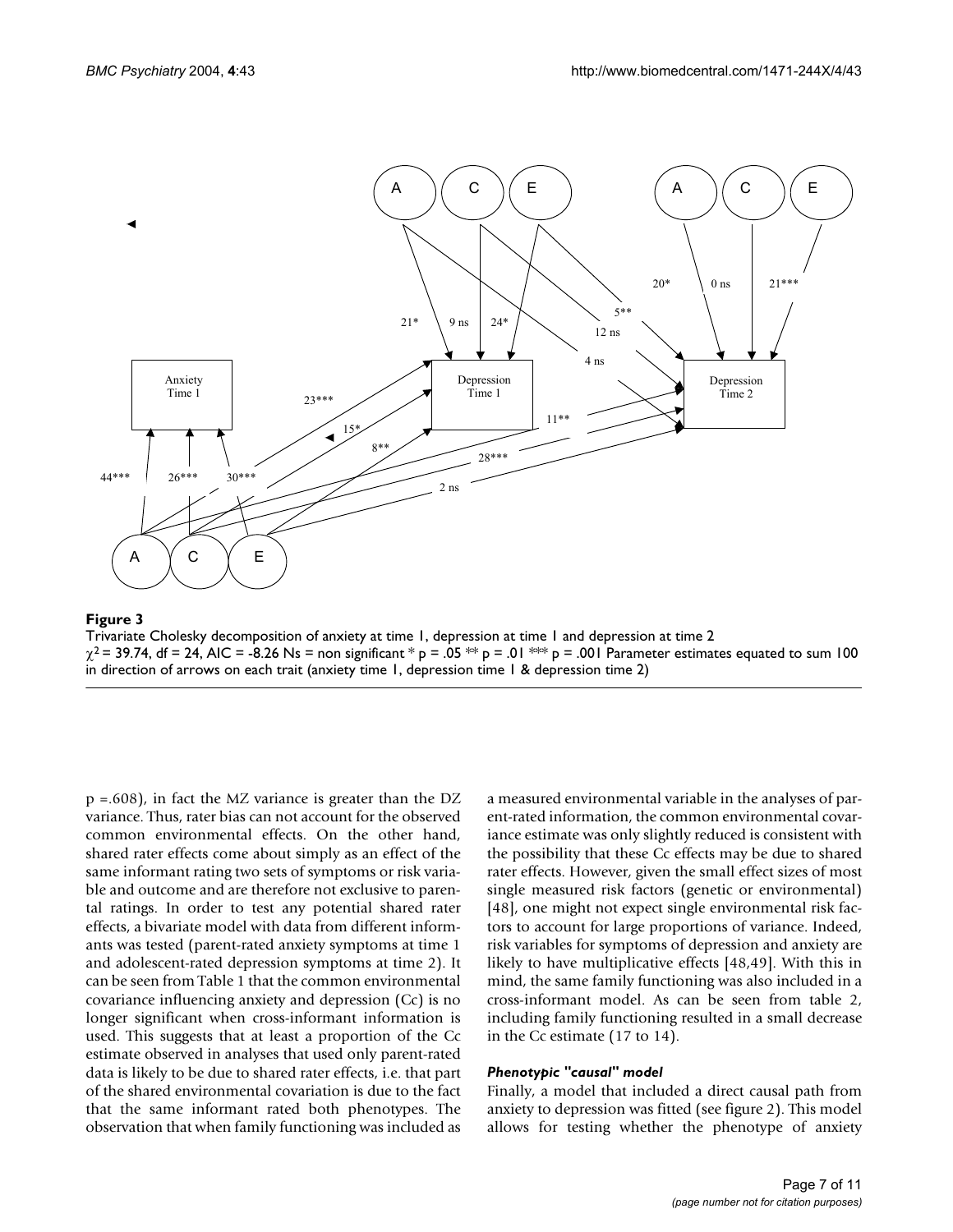<span id="page-7-0"></span>**Table 2: Bivariate model fitting for time 1 anxiety and time 2 depression controlling for measured environmental variables**

| Rater                                                                                               | Aanx  | Canx   | Eanx    | Ac   | Cc.    | Ec              | Adep  | Cdep    | Edep   | $\gamma^2$         | <b>AIC</b> |
|-----------------------------------------------------------------------------------------------------|-------|--------|---------|------|--------|-----------------|-------|---------|--------|--------------------|------------|
| Parent rated total sample<br>-family functioning at time I<br>regressed out                         | 47*** | $21**$ | $32***$ | 12** | $31**$ | ns              | $24*$ | 0<br>ns | 26 *** | 12.59<br>$df = 11$ | $-9.41$    |
| Parent rated anxiety and self<br>rated depression<br>-family functioning at time I<br>regressed out | 56*** | II ns  | $33***$ | ∣4*  | 14 ns  | 2 <sub>ns</sub> | 38**  | 0<br>ns | 33***  | 6.75<br>$df = 11$  | $-15.25$   |

Ns = non significant

 $*_{p} = .05$ 

 $*$  p = .01

\*\*\*  $p = .001$ 

Aanx genetic influences on anxiety

Canx common environmental influences on anxiety

Eanx non shared environmental influences on anxiety

Ac genetic influences on anxiety that also influence depression

Cc common environmental influences on anxiety that also influence depression

Ec non shared environmental influences on anxiety that also influence depression

Adep genetic influences specific to depression

Cdep common environmental influences specific to depression

Edep non shared environmental influences specific to depression

NMZ = number of MZ twin pairs

NDZ = number of DZ twin pairs

Parameter estimates equated to sum 100 in direction of arrows on each trait (anxiety time 1 & depression time 2)

(rather than shared genetic and environmental aetiological factors) was responsible for the observed covariance between anxiety and later depression symptoms. That is, testing whether anxiety (independent of shared genetic and environmental risk factors) is itself an early risk factor for depression. The full causal model provided a significantly poorer fit than the general bivariate model ( $\Delta \chi^2$  = 48.82,  $\Delta$  df = 1, p < .001). Thus, it does not appear that anxiety leads to depression through direct phenotypic effects, but that, anxiety and depression symptoms are associated over time because they share aetiological factors in common.

## **Discussion**

This investigation has used a longitudinal, epidemiological and genetically sensitive design to examine two possible explanations of the association between early anxiety and later depression symptoms in children and adolescents: 1) a common genetic/environmental aetiology or 2) a phenotypic risk effect of early anxiety. There was significant genetic covariation between anxiety and later depression. (Moreover, the genetic covariation was not explained by the effects of early depression). This result is consistent with the association between early anxiety and later depression being due to a common genetic aetiology. However, the genetic overlap between early anxiety and later depression was far from complete in that there were significant, separate genetic effects on anxiety and genetic influences specific to later depression. Thus, in this sample, symptoms of anxiety and depression in children and adolescents share only a partly common genetic aetiology.

In addition to genetic covariation, significant shared environmental covariation between anxiety and depression was also observed. It appeared that some of the shared environmental covariation between anxiety and depression observed in parent ratings of anxiety and depression was due to shared rater effects as the common environmental covariation (Cc) was no longer significant when analyses were performed with data across different informants. However, including family adversity as a measured environmental risk factor into a model with data from different informants also resulted in a small decrease in the Cc parameter estimate.

The model that included a direct causal path from early anxiety symptoms to later depression symptoms provided a significantly poorer fit than the general bivariate model. These results suggest that anxiety is not an aetiologically distinct phenotype that is in itself a risk factor for future depression symptoms, but rather that the covariation over time arises from the common genetic and environmental architecture. It should be noted though, that some of the common environmental covariation is likely due to shared rater effects, because we found that this path became non significant in cross-informant analyses.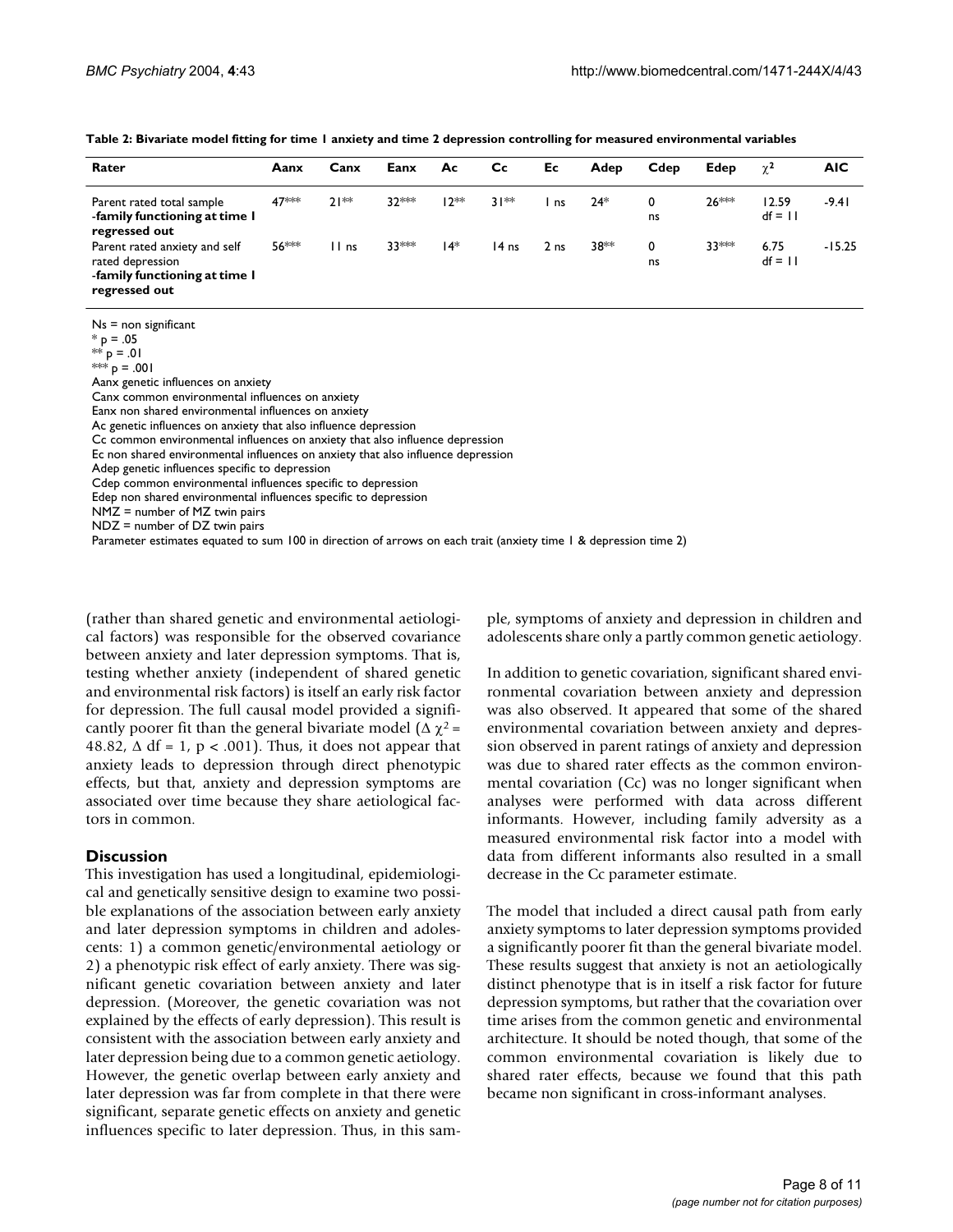The present findings are consistent with those of several other twin studies that have reported strong genetic correlations between symptoms of anxiety and depression in children and adolescents [28,29,31] and adults [30] and with a study that found significant genetic effects specific to depression [29]. However, only one of these studies was longitudinal [31] and this included girls only, and none of these studies included information from more than one informant.

## *Sex effects*

The lack of significant univariate and bivariate gender differences in genetic and environmental parameters estimates for parent reports in the present sample is of interest. The results for self reports of depression are less clear, previous analysis of a larger sample, from which the present sample was drawn, did find sex differences for self rated depressive symptoms as measured by the long version of the Mood and Feelings Questionnaire (MFQ) [47], which were not detected in the present sample. However, a previous cross-sectional analysis of the full time 1 selfrated depression data did not find significant gender differences [54]. The only significant gender difference in the present analysis was for the non-shared environmental covariation between anxiety and self-rated depression. The lack of significant effects for univariate analysis for self-rated depression may be due to the smaller sample size and thus lower power to detect effects in the present sample, or it could be due to the fact that different versions of the MFQ that were used in the present (short version) and a previous analysis (long version) [47]. Moreover, the bivariate Cholesky sex limitation analysis for self-reported depression was likely under-powered as few of the parameter estimates reached statistical significance. The sample size is small for those who provided self-reports ( $NMZ = 92$  and  $NDZ = 128$  $NDZ = 128$  $NDZ = 128$ , see table 1) and it is therefore uncertain how reliable these results are. The non-shared environmental covariation estimate for boys also yields a negative parameter estimate (-.11) (albeit non-significant) which indicates the non-shared environment for anxiety is negatively correlated with the nonshared environment for depression. This finding is difficult to interpret, further suggesting caution in conferring too much confidence to the gender-specific findings in this model. Given the sample size for cross informant models in this study, it is not safe to draw firm conclusions about gender differences in the covariance of anxiety and depression when depression is self rated. This needs to be examined in a larger sample. However, although the prevalence of depression shows gender differences in adolescence, this does not necessarily suggest gender differences in aetiology.

How do the present findings fit with results from family studies? Several family studies of the offspring of depressed parents have found increased rates of anxiety rather than depressive disorders [23,25] and Rende and colleagues [24] found that sibling resemblance for anxiety disorders was increased in the offspring of depressed parents. This familial aggregation of anxiety disorders could be due to common environmental or genetic factors. There is now consistent evidence from cross-sectional and longitudinal twin studies of children and adolescents that this observed familial association between anxiety and depression symptoms has a partly common genetic aetiology.

## **Limitations**

As mentioned previously, several groups have shown that the aetiology of depressive symptoms differs between children (8–10) and adolescents (11–17) [28,46,47]. The majority, though not all, of the present sample were 'children' aged under 10 (range 5–14) at time 1 and 'adolescents' aged 11 and above (range 8–17) at time 2. Thus, as there is age heterogeneity in aetiology, high levels of effects specific to each time point might be expected such as shown in the present study. Nonetheless, we might not expect to find complete genetic overlap between anxiety and depression. For instance, the genetic liability to depression and antisocial behaviour in children and adolescents has also been shown to overlap [50]. Thus, there may be different developmental pathways to depressive symptoms in adolescence. In addition, previous studies have suggested that gene-environment correlation [51,52] and gene-environment interaction [49,53] involving life events also contribute to genetic variance in adolescent depression and such effects would also be subsumed within the estimate of genetic variance.

## **Clinical implications**

Anxiety and depressive symptoms are strongly associated over time. This association does not appear to be due to a phenotypic risk effect of early anxiety. Rather, early anxiety and later depression are associated due to a common aetiology. This was primarily a common genetic aetiology although family functioning and a single informant rating on both sets of symptoms also contributed to this association. Some of the common genetic aetiology may act as indirect genetic effects via behaviour (gene-environment correlation and gene-environment interaction).

## **Competing interests**

The author(s) declare that they have no competing interests.

## **Author contributions**

AT and FR conceived the paper. FR carried out statistical analysis and wrote the paper. AT and MBM wrote and edited the paper. MBM provided statistical support. All authors read and approved the final manuscript.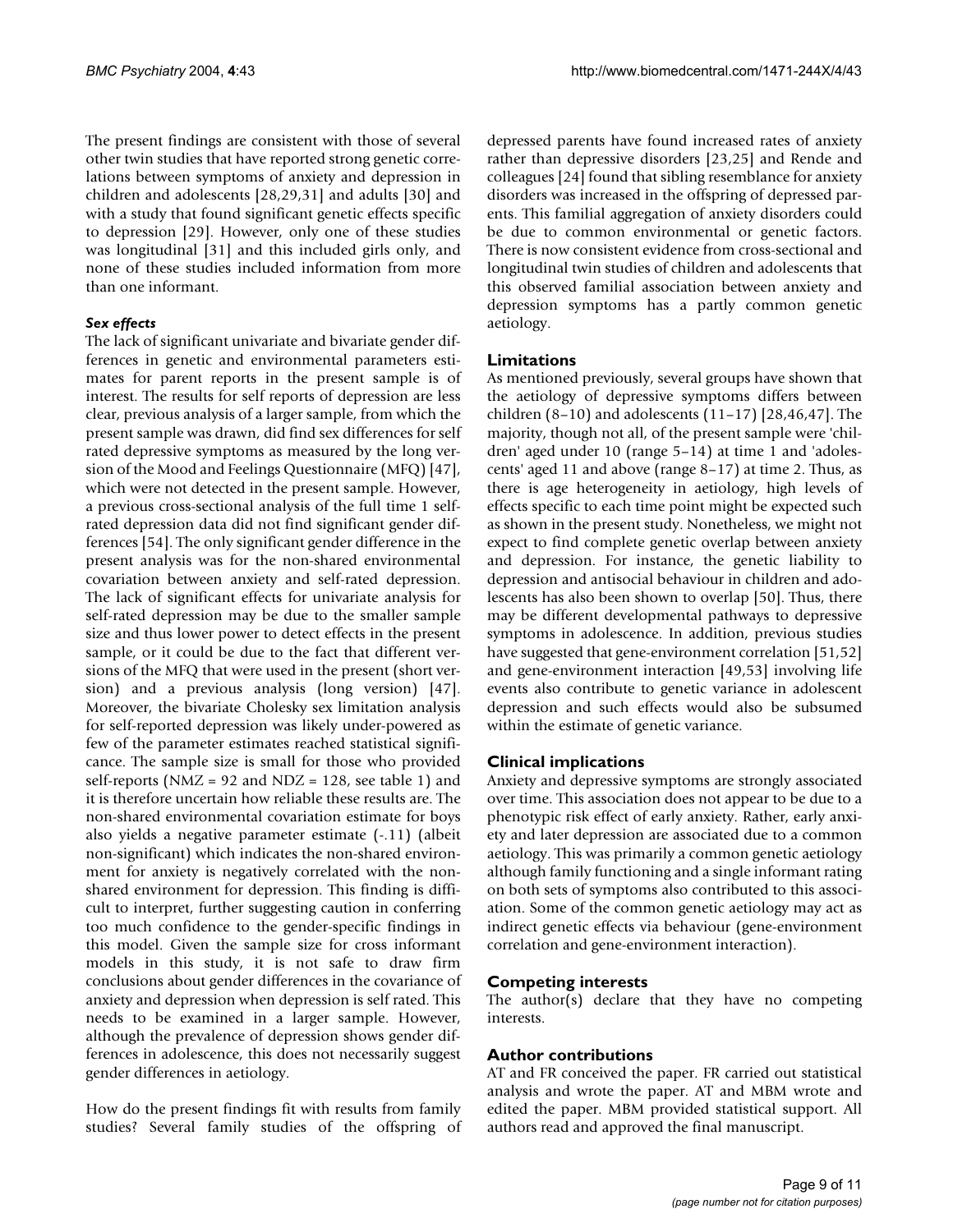#### **Acknowledgements**

We thank Peter McGuffin and Jane Scourfield who were involved in the first wave of the study. The twin registers were set up with funding from the Medical Research Council U.K.

#### **References**

- 1. Costello EJ, Angold A, Burns BJ, Stangl DK, Tweed DL, Erkanli A, Worthman CM: **[The Great Smoky Mountains Study of Youth.](http://www.ncbi.nlm.nih.gov/entrez/query.fcgi?cmd=Retrieve&db=PubMed&dopt=Abstract&list_uids=8956679) [Goals, design, methods, and the prevalence of DSM-III-R](http://www.ncbi.nlm.nih.gov/entrez/query.fcgi?cmd=Retrieve&db=PubMed&dopt=Abstract&list_uids=8956679) [disorders.](http://www.ncbi.nlm.nih.gov/entrez/query.fcgi?cmd=Retrieve&db=PubMed&dopt=Abstract&list_uids=8956679)** *Arch Gen Psychiatry* 1996, **53:**1129-1136.
- 2. Harrington R, Fudge H, Rutter M, Pickles A, Hill J: **[Adult outcomes](http://www.ncbi.nlm.nih.gov/entrez/query.fcgi?cmd=Retrieve&db=PubMed&dopt=Abstract&list_uids=2184797) [of childhood and adolescent depression. I. Psychiatric status.](http://www.ncbi.nlm.nih.gov/entrez/query.fcgi?cmd=Retrieve&db=PubMed&dopt=Abstract&list_uids=2184797)** *Arch Gen Psychiatry* 1990, **47:**465-473.
- 3. Hofstra MB, van der EJ, Verhulst FC: **[Adolescents' self-reported](http://www.ncbi.nlm.nih.gov/entrez/query.fcgi?cmd=Retrieve&db=PubMed&dopt=Abstract&list_uids=11532796) [problems as predictors of psychopathology in adulthood: 10](http://www.ncbi.nlm.nih.gov/entrez/query.fcgi?cmd=Retrieve&db=PubMed&dopt=Abstract&list_uids=11532796) [year follow-up study.](http://www.ncbi.nlm.nih.gov/entrez/query.fcgi?cmd=Retrieve&db=PubMed&dopt=Abstract&list_uids=11532796)** *Br J Psychiatry* 2001, **179:**203-209.
- Simonoff E, Pickles A, Meyer JM, Silberg JL, Maes HH, Loeber R, Rutter M, Hewitt JK, Eaves LJ: **[The Virginia Twin Study of Adoles](http://www.ncbi.nlm.nih.gov/entrez/query.fcgi?cmd=Retrieve&db=PubMed&dopt=Abstract&list_uids=9294370)[cent Behavioral Development. Influences of age, sex, and](http://www.ncbi.nlm.nih.gov/entrez/query.fcgi?cmd=Retrieve&db=PubMed&dopt=Abstract&list_uids=9294370) [impairment on rates of disorder.](http://www.ncbi.nlm.nih.gov/entrez/query.fcgi?cmd=Retrieve&db=PubMed&dopt=Abstract&list_uids=9294370)** *Arch Gen Psychiatry* 1997, **54:**801-808.
- 5. Costello EJ, Mustillo S, Erkanli A, Keeler G, Angold A: **[Prevalence](http://www.ncbi.nlm.nih.gov/entrez/query.fcgi?cmd=Retrieve&db=PubMed&dopt=Abstract&list_uids=12912767) [and development of psychiatric disorders in childhood and](http://www.ncbi.nlm.nih.gov/entrez/query.fcgi?cmd=Retrieve&db=PubMed&dopt=Abstract&list_uids=12912767) [adolescence.](http://www.ncbi.nlm.nih.gov/entrez/query.fcgi?cmd=Retrieve&db=PubMed&dopt=Abstract&list_uids=12912767)** *Arch Gen Psychiatry* 2003, **60:**837-844.
- 6. Harrington RC: **Affective Disorders.** In In: *Child and Adolescent Psychiatry* 3rd edition. Edited by: Rutter M, Taylor E, Hersov L. Oxford, England: Blackwell Scientific Publications; 1994:330-350.
- 7. Pine DS, Cohen P, Gurley D, Brook J, Ma Y: **[The risk for early](http://www.ncbi.nlm.nih.gov/entrez/query.fcgi?cmd=Retrieve&db=PubMed&dopt=Abstract&list_uids=9435761)[adulthood anxiety and depressive disorders in adolescents](http://www.ncbi.nlm.nih.gov/entrez/query.fcgi?cmd=Retrieve&db=PubMed&dopt=Abstract&list_uids=9435761) [with anxiety and depressive disorders.](http://www.ncbi.nlm.nih.gov/entrez/query.fcgi?cmd=Retrieve&db=PubMed&dopt=Abstract&list_uids=9435761)** *Arch Gen Psychiatry* 1998, **55:**56-64.
- 8. Ezpeleta L, Keeler G, Erkanli A, Costello EJ, Angold A: **[Epidemiol](http://www.ncbi.nlm.nih.gov/entrez/query.fcgi?cmd=Retrieve&db=PubMed&dopt=Abstract&list_uids=11693585)[ogy of psychiatric disability in childhood and adolescence.](http://www.ncbi.nlm.nih.gov/entrez/query.fcgi?cmd=Retrieve&db=PubMed&dopt=Abstract&list_uids=11693585)** *J Child Psychol Psychiatry* 2001, **42:**901-914.
- 9. Angold A, Costello EJ, Farmer EM, Burns BJ, Erkanli A: **[Impaired but](http://www.ncbi.nlm.nih.gov/entrez/query.fcgi?cmd=Retrieve&db=PubMed&dopt=Abstract&list_uids=9951211) [undiagnosed.](http://www.ncbi.nlm.nih.gov/entrez/query.fcgi?cmd=Retrieve&db=PubMed&dopt=Abstract&list_uids=9951211)** *J Am Acad Child Adolesc Psychiatry* 1999, **38:**129-137.
- 10. Lewinsohn PM, Solomon A, Seeley JR, Zeiss A: **Clinical implications of 'subthreshold' depressive symptoms.** *Journal of Abnormal Psychology* 2002, **109:**345-351.
- 11. Pine DS, Cohen E, Cohen P, Brook J: **[Adolescent depressive](http://www.ncbi.nlm.nih.gov/entrez/query.fcgi?cmd=Retrieve&db=PubMed&dopt=Abstract&list_uids=9892310) [symptoms as predictors of adult depression: moodiness or](http://www.ncbi.nlm.nih.gov/entrez/query.fcgi?cmd=Retrieve&db=PubMed&dopt=Abstract&list_uids=9892310) [mood disorder?](http://www.ncbi.nlm.nih.gov/entrez/query.fcgi?cmd=Retrieve&db=PubMed&dopt=Abstract&list_uids=9892310)** *Am J Psychiatry* 1999, **156:**133-135.
- 12. Pine DS, Cohen P, Brook J: **[Adolescent fears as predictors of](http://www.ncbi.nlm.nih.gov/entrez/query.fcgi?cmd=Retrieve&db=PubMed&dopt=Abstract&list_uids=11704080) [depression.](http://www.ncbi.nlm.nih.gov/entrez/query.fcgi?cmd=Retrieve&db=PubMed&dopt=Abstract&list_uids=11704080)** *Biological Psychiatry* 2001, **50:**721-724.
- 13. Kendler KS, Gardner CO Jr: **[Boundaries of major depression: an](http://www.ncbi.nlm.nih.gov/entrez/query.fcgi?cmd=Retrieve&db=PubMed&dopt=Abstract&list_uids=9464194) [evaluation of DSM-IV criteria.](http://www.ncbi.nlm.nih.gov/entrez/query.fcgi?cmd=Retrieve&db=PubMed&dopt=Abstract&list_uids=9464194)** *Am J Psychiatry* 1998, **155:**172-177.
- 14. Pickles A, Rowe R, Simonoff E, Foley D, Rutter M, Silberg J: **[Child](http://www.ncbi.nlm.nih.gov/entrez/query.fcgi?cmd=Retrieve&db=PubMed&dopt=Abstract&list_uids=11532800) [psychiatric symptoms and psychosocial impairment: rela](http://www.ncbi.nlm.nih.gov/entrez/query.fcgi?cmd=Retrieve&db=PubMed&dopt=Abstract&list_uids=11532800)[tionship and prognostic significance.](http://www.ncbi.nlm.nih.gov/entrez/query.fcgi?cmd=Retrieve&db=PubMed&dopt=Abstract&list_uids=11532800)** *Br J Psychiatry* 2001, **179:**230-235.
- 15. van den Oord EJ, Pickles A, Waldman ID: **[Normal variation and](http://www.ncbi.nlm.nih.gov/entrez/query.fcgi?cmd=Retrieve&db=PubMed&dopt=Abstract&list_uids=12587855) [abnormality: an empirical study of the liability distributions](http://www.ncbi.nlm.nih.gov/entrez/query.fcgi?cmd=Retrieve&db=PubMed&dopt=Abstract&list_uids=12587855) [underlying depression and delinquency.](http://www.ncbi.nlm.nih.gov/entrez/query.fcgi?cmd=Retrieve&db=PubMed&dopt=Abstract&list_uids=12587855)** *J Child Psychol Psychiatry* 2003, **44:**180-192.
- 16. Brady EU, Kendall PC: **[Comorbidity of anxiety and depression](http://www.ncbi.nlm.nih.gov/entrez/query.fcgi?cmd=Retrieve&db=PubMed&dopt=Abstract&list_uids=1557475) [in children and adolescents.](http://www.ncbi.nlm.nih.gov/entrez/query.fcgi?cmd=Retrieve&db=PubMed&dopt=Abstract&list_uids=1557475)** *Psychol Bull* 1992, **111:**244-255.
- 17. Kovacs M, Devlin B: **[Internalizing disorders in childhood.](http://www.ncbi.nlm.nih.gov/entrez/query.fcgi?cmd=Retrieve&db=PubMed&dopt=Abstract&list_uids=9534086)** *J Child Psychol Psychiatry* 1998, **39:**47-63.
- 18. Kovacs M, Gatsonis C, Paulauskas SL, Richards C: **[Depressive dis](http://www.ncbi.nlm.nih.gov/entrez/query.fcgi?cmd=Retrieve&db=PubMed&dopt=Abstract&list_uids=2774847)[orders in childhood. IV. A longitudinal study of comorbidity](http://www.ncbi.nlm.nih.gov/entrez/query.fcgi?cmd=Retrieve&db=PubMed&dopt=Abstract&list_uids=2774847) [with and risk for anxiety disorders.](http://www.ncbi.nlm.nih.gov/entrez/query.fcgi?cmd=Retrieve&db=PubMed&dopt=Abstract&list_uids=2774847)** *Arch Gen Psychiatry* 1989, **46:**776-782.
- 19. Orvaschel H, Lewinsohn PM, Seeley JR: **[Continuity of psychopa](http://www.ncbi.nlm.nih.gov/entrez/query.fcgi?cmd=Retrieve&db=PubMed&dopt=Abstract&list_uids=8543521)[thology in a community sample of adolescents.](http://www.ncbi.nlm.nih.gov/entrez/query.fcgi?cmd=Retrieve&db=PubMed&dopt=Abstract&list_uids=8543521)** *J Am Acad Child Adolesc Psychiatry* 1995, **34:**1525-1535.
- 20. Avenevoli S, Stolar M, Li Julia, Dierker L, Merikangas KR: **[Comorbid](http://www.ncbi.nlm.nih.gov/entrez/query.fcgi?cmd=Retrieve&db=PubMed&dopt=Abstract&list_uids=11430849)[ity of depression in children and adolescents: Models and evi](http://www.ncbi.nlm.nih.gov/entrez/query.fcgi?cmd=Retrieve&db=PubMed&dopt=Abstract&list_uids=11430849)[dence form a prospective high-risk study.](http://www.ncbi.nlm.nih.gov/entrez/query.fcgi?cmd=Retrieve&db=PubMed&dopt=Abstract&list_uids=11430849)** *Biol Psychiatry* 2001, **49:**1071-1081.
- 21. Woodward LJ, Fergusson DM: **[Life course outcomes of young](http://www.ncbi.nlm.nih.gov/entrez/query.fcgi?cmd=Retrieve&db=PubMed&dopt=Abstract&list_uids=11556633) [people with anxiety disorders in adolescence.](http://www.ncbi.nlm.nih.gov/entrez/query.fcgi?cmd=Retrieve&db=PubMed&dopt=Abstract&list_uids=11556633)** *J Am Acad Child Adolesc Psychiatry* 2001, **40:**1086-1093.
- 22. Lewinsohn PM, Zinbarg R, Seeley JR, Lewinsohn M, Sack WH: **[Life](http://www.ncbi.nlm.nih.gov/entrez/query.fcgi?cmd=Retrieve&db=PubMed&dopt=Abstract&list_uids=9276783)[time comorbidity among anxiety disorders and between](http://www.ncbi.nlm.nih.gov/entrez/query.fcgi?cmd=Retrieve&db=PubMed&dopt=Abstract&list_uids=9276783)**

**[anxiety disorders and other mental disorders in adolescents.](http://www.ncbi.nlm.nih.gov/entrez/query.fcgi?cmd=Retrieve&db=PubMed&dopt=Abstract&list_uids=9276783)** *J Anxiety Disord* 1997, **11:**377-394.

- 23. Merikangas KR: **Genetic epidemiological studies of affective disorders in childhood and adolescence.** *Eur Arch Psychiatry Clin Neurosci* 1993, **234:**121-130.
- 24. Rende R, Weissman M, Rutter M, Wickramaratne P, Harrington R, Pickles A: **[Psychiatric disorders in the relatives of depressed](http://www.ncbi.nlm.nih.gov/entrez/query.fcgi?cmd=Retrieve&db=PubMed&dopt=Abstract&list_uids=9089055) [probands. II. Familial loading for comorbid non-depressive](http://www.ncbi.nlm.nih.gov/entrez/query.fcgi?cmd=Retrieve&db=PubMed&dopt=Abstract&list_uids=9089055) [disorders based upon proband age of onset.](http://www.ncbi.nlm.nih.gov/entrez/query.fcgi?cmd=Retrieve&db=PubMed&dopt=Abstract&list_uids=9089055)** *J Affect Disord* 1997, **42:**23-28.
- 25. Warner V, Weissman MM, Mufson L, Wickramaratne PJ: **[Grandpar](http://www.ncbi.nlm.nih.gov/entrez/query.fcgi?cmd=Retrieve&db=PubMed&dopt=Abstract&list_uids=10087690)[ents, parents, and grandchildren at high risk for depression:](http://www.ncbi.nlm.nih.gov/entrez/query.fcgi?cmd=Retrieve&db=PubMed&dopt=Abstract&list_uids=10087690) [a three-generation study.](http://www.ncbi.nlm.nih.gov/entrez/query.fcgi?cmd=Retrieve&db=PubMed&dopt=Abstract&list_uids=10087690)** *J Am Acad Child Adolesc Psychiatry* 1999, **38:**289-296.
- 26. Merikangas KR, Zhang H, Avenevoli S, Acharyya S, Neuenschwander M, Angst J: **[Longitudinal trajectories of depression and anxiety](http://www.ncbi.nlm.nih.gov/entrez/query.fcgi?cmd=Retrieve&db=PubMed&dopt=Abstract&list_uids=14557144) [in a prospective community study.](http://www.ncbi.nlm.nih.gov/entrez/query.fcgi?cmd=Retrieve&db=PubMed&dopt=Abstract&list_uids=14557144)** *Arch Gen Psychiatry* 2003, **60:**993-1000.
- 27. Costello EJ, Pine DS, Hammen C, March JS, Plotsky PM, Weissman MA, Biederman J, Goldsmith HH, Kaufman J, Lewinsohn PM, Hellander M, Hoagwood K, Koretz DS, Nelson CA, Leckman JF: **[Devel](http://www.ncbi.nlm.nih.gov/entrez/query.fcgi?cmd=Retrieve&db=PubMed&dopt=Abstract&list_uids=12361667)[opment and natural history of mood disorders.](http://www.ncbi.nlm.nih.gov/entrez/query.fcgi?cmd=Retrieve&db=PubMed&dopt=Abstract&list_uids=12361667)** *Biol Psychiatry* 2002, **52:**529-542.
- 28. Eley TC, Stevenson J: **[Exploring the covariation between anxi](http://www.ncbi.nlm.nih.gov/entrez/query.fcgi?cmd=Retrieve&db=PubMed&dopt=Abstract&list_uids=10604405)[ety and depression symptoms: a genetic analysis of the](http://www.ncbi.nlm.nih.gov/entrez/query.fcgi?cmd=Retrieve&db=PubMed&dopt=Abstract&list_uids=10604405) [effects of age and sex.](http://www.ncbi.nlm.nih.gov/entrez/query.fcgi?cmd=Retrieve&db=PubMed&dopt=Abstract&list_uids=10604405)** *J Child Psychol Psychiatry* 1999, **40:**1273-1282.
- 29. Thapar A, McGuffin P: **[Anxiety and depressive symptoms in](http://www.ncbi.nlm.nih.gov/entrez/query.fcgi?cmd=Retrieve&db=PubMed&dopt=Abstract&list_uids=9315975) [childhood – a genetic study of comorbidity.](http://www.ncbi.nlm.nih.gov/entrez/query.fcgi?cmd=Retrieve&db=PubMed&dopt=Abstract&list_uids=9315975)** *J Child Psychol Psychiatry* 1997, **38:**651-656.
- 30. Kendler KS, Heath AC, Martin NG, Eaves LJ: **[Symptoms of anxiety](http://www.ncbi.nlm.nih.gov/entrez/query.fcgi?cmd=Retrieve&db=PubMed&dopt=Abstract&list_uids=3579496) [and symptoms of depression: Same genes, different](http://www.ncbi.nlm.nih.gov/entrez/query.fcgi?cmd=Retrieve&db=PubMed&dopt=Abstract&list_uids=3579496) [environments?](http://www.ncbi.nlm.nih.gov/entrez/query.fcgi?cmd=Retrieve&db=PubMed&dopt=Abstract&list_uids=3579496)** *Arch Gen Psychiatry* 1987, **44:**451-457.
- 31. Silberg JL, Rutter M, Eaves L: **[Genetic and environmental influ](http://www.ncbi.nlm.nih.gov/entrez/query.fcgi?cmd=Retrieve&db=PubMed&dopt=Abstract&list_uids=11430845)[ences on the temporal association between earlier anxiety](http://www.ncbi.nlm.nih.gov/entrez/query.fcgi?cmd=Retrieve&db=PubMed&dopt=Abstract&list_uids=11430845) [and later depression in girls.](http://www.ncbi.nlm.nih.gov/entrez/query.fcgi?cmd=Retrieve&db=PubMed&dopt=Abstract&list_uids=11430845)** *Biol Psychiatry* 2001, **49:**1040-1049.
- 32. Townsend P, Philimore P, Beattie A: *Health and Deprivation: Inequality and the North* London: Routledge; 1988.
- 33. Nichols RC, Bilbro WC: **[The diagnosis of twin zygosity.](http://www.ncbi.nlm.nih.gov/entrez/query.fcgi?cmd=Retrieve&db=PubMed&dopt=Abstract&list_uids=4959152)** *Acta Genet Stat Med* 1966, **16:**265-275.
- 34. Reynolds CR, Richards BO: **[What I think and feel: A revised](http://www.ncbi.nlm.nih.gov/entrez/query.fcgi?cmd=Retrieve&db=PubMed&dopt=Abstract&list_uids=670592) [measure of children's manifest anxiety.](http://www.ncbi.nlm.nih.gov/entrez/query.fcgi?cmd=Retrieve&db=PubMed&dopt=Abstract&list_uids=670592)** *J Abnorm Child Psychol* 1978, **6:**271-280.
- 35. Roberts N, Vargo B, Ferguson HB: **[Measurement of anxiety and](http://www.ncbi.nlm.nih.gov/entrez/query.fcgi?cmd=Retrieve&db=PubMed&dopt=Abstract&list_uids=2690028) [depression in children and adolescents.](http://www.ncbi.nlm.nih.gov/entrez/query.fcgi?cmd=Retrieve&db=PubMed&dopt=Abstract&list_uids=2690028)** *Psychiatr Clin North Am* 1989, **12:**837-860.
- 36. Epstein NB, Baldwin LM, Bishop DS: **The McMaster family assessment device.** *J Mar Fam Ther* 1983, **9:**19-31.
- 37. Costello AJ, Angold A: **[Scales to assess child and adolescent](http://www.ncbi.nlm.nih.gov/entrez/query.fcgi?cmd=Retrieve&db=PubMed&dopt=Abstract&list_uids=3058677) [depression.](http://www.ncbi.nlm.nih.gov/entrez/query.fcgi?cmd=Retrieve&db=PubMed&dopt=Abstract&list_uids=3058677)** *J Am Acad Child Adolesc Psychiatry* 1988, **27:**726-737.
- 38. Thapar A, McGuffin P: **[Validity of the shortened Mood and Feel](http://www.ncbi.nlm.nih.gov/entrez/query.fcgi?cmd=Retrieve&db=PubMed&dopt=Abstract&list_uids=9858042)[ings Questionnaire in a community sample of children and](http://www.ncbi.nlm.nih.gov/entrez/query.fcgi?cmd=Retrieve&db=PubMed&dopt=Abstract&list_uids=9858042) [adolescents: a preliminary research note.](http://www.ncbi.nlm.nih.gov/entrez/query.fcgi?cmd=Retrieve&db=PubMed&dopt=Abstract&list_uids=9858042)** *Psychiatry Res* 1998, **81:**259-268.
- 39. STATA: **Stata Statistical Software (version 6).** *College Station, TX: Stata Corporation* 1999.
- 40. Bland JM, Kerry SM: **[Statistics notes. Trials randomised in](http://www.ncbi.nlm.nih.gov/entrez/query.fcgi?cmd=Retrieve&db=PubMed&dopt=Abstract&list_uids=9302962) [clusters.](http://www.ncbi.nlm.nih.gov/entrez/query.fcgi?cmd=Retrieve&db=PubMed&dopt=Abstract&list_uids=9302962)** *BMJ* 1997, **315:**600.
- 41. Neale MC: *Statistical modelling with Mx* Richmond: Dept Psychiatry, Medical College of Virginia Commonwealth University; 1999.
- 42. Joreskog K, Sorbom D: **LISREL 8.50.** *Scientific Software International Inc* 2001.
- 43. Neale MC, Cardon LR: *Methodology for genetic studies of twins and families* Kluwer Academic Publishers Dordrecht, Series D: Behavioural and social sciences; 1992.
- 44. Heath AC, Kessler RC, Neale MC, Hewitt JK, Eaves LJ, Kendler KS: **[Testing hypotheses about direction of causation using cross](http://www.ncbi.nlm.nih.gov/entrez/query.fcgi?cmd=Retrieve&db=PubMed&dopt=Abstract&list_uids=8476389)[sectional family data.](http://www.ncbi.nlm.nih.gov/entrez/query.fcgi?cmd=Retrieve&db=PubMed&dopt=Abstract&list_uids=8476389)** *Behav Genet* 1993, **23:**29-50.
- 
- 45. **Mx homepage** [\[http://www.vcu.edu/mx/examples.html](http://www.vcu.edu/mx/examples.html)]<br>46. Thapar A. McGuffin P: **A twin study of depressive syn** 46. Thapar A, McGuffin P: **[A twin study of depressive symptoms in](http://www.ncbi.nlm.nih.gov/entrez/query.fcgi?cmd=Retrieve&db=PubMed&dopt=Abstract&list_uids=7953041) [childhood.](http://www.ncbi.nlm.nih.gov/entrez/query.fcgi?cmd=Retrieve&db=PubMed&dopt=Abstract&list_uids=7953041)** *Br J Psychiatry* 1994, **165:**259-265.
- 47. Rice F, Harold GT, Thapar A: **[Assessing the effects of age, sex](http://www.ncbi.nlm.nih.gov/entrez/query.fcgi?cmd=Retrieve&db=PubMed&dopt=Abstract&list_uids=12455925) [and shared environment on the genetic aetiology of depres](http://www.ncbi.nlm.nih.gov/entrez/query.fcgi?cmd=Retrieve&db=PubMed&dopt=Abstract&list_uids=12455925)[sion in childhood and adolescence.](http://www.ncbi.nlm.nih.gov/entrez/query.fcgi?cmd=Retrieve&db=PubMed&dopt=Abstract&list_uids=12455925)** *J Child Psychol Psychiatry* 2002, **43:**1039-1051.